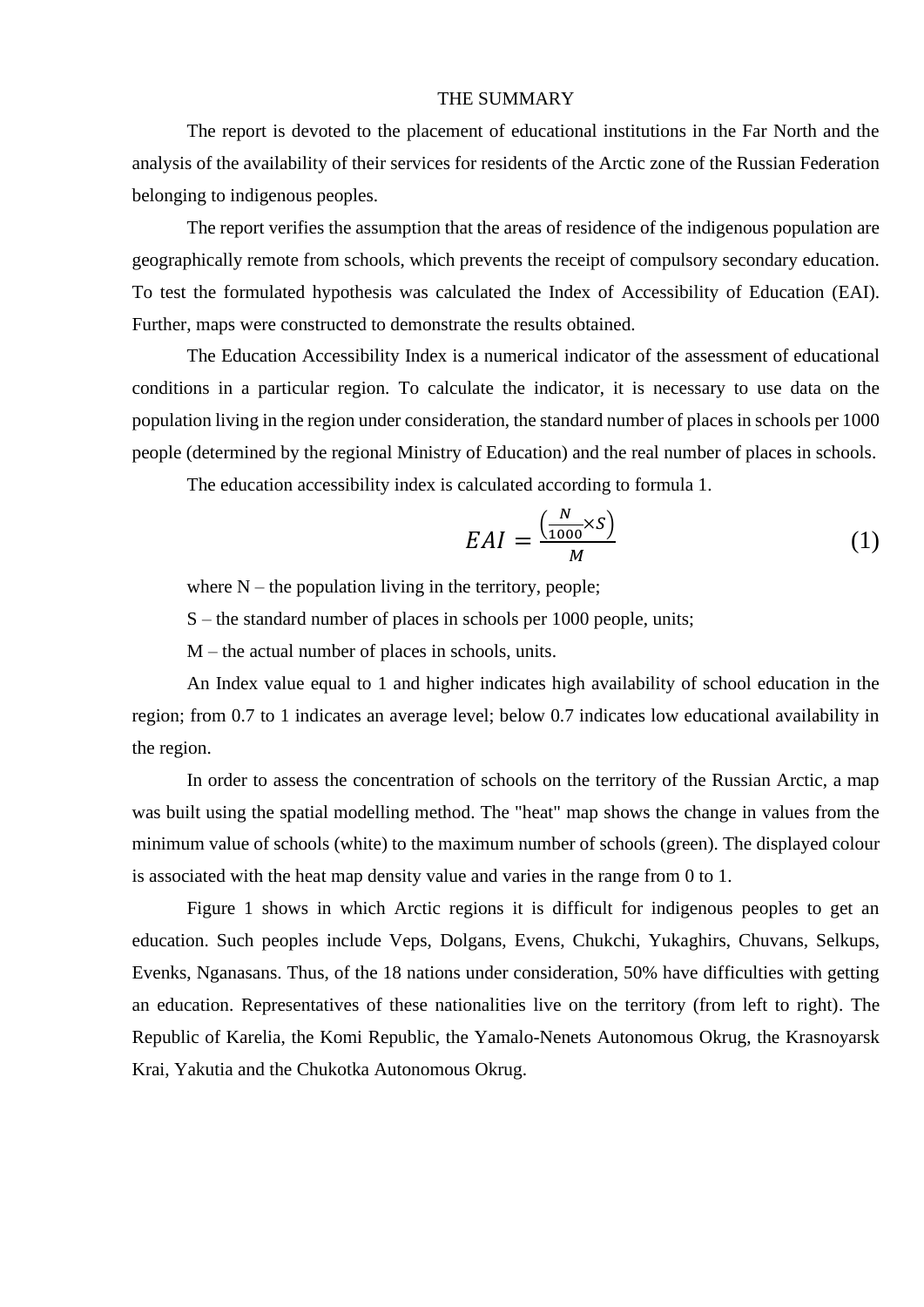

Figure 1. – Heat map of educational institutions and settlement of the indigenous peoples in the Arctic zone of the Russian Federation Source: Compiled by the authors

Note: the density is calculated automatically by the Mapbox system

Legend: coloured dots are indigenous peoples. Density: 0 - white, 0.1 - red, 0.3 - yellow, 0.5 - blue, 0.7 - blue, 1 - green.

For a detailed analysis of the regions of the Russian Arctic in the regions, the areas where the communities of the indigenous life were considered, but there are no schools that would be within walking distance or transport accessibility. Table 1 shows the educational accessibility index calculated for the districts that were included in the sample.

Regions can be divided into three groups according to the value of the EAI indicator. The regions that are not represented in the table (Komi Republic, Arkhangelsk and Murmansk regions) belong to Group 1. The Republic of Karelia, the Nenets Autonomous Okrug, and the Republic of Sakha (Yakutia) belong to Group 2. Yamalo-Nenets Autonomous Okrug, Krasnoyarsk Krai and Chukotka Autonomous Okrug belong to Group 3.

The territories belonging to the first group have a large number of schools however, not so many indigenous live in the territories, it can be talked about the compliance of the territories of residence and accommodation of educational institutions.

In the regions of the second group, both situations can be observed. In the Republic of Karelia there are no schools in the places of settlement of the indigenous. There are also no nomadic schools in the region and there is one boarding school. There is a shortage of educational institutions, which entails the relocation of indigenous to the city or migration to other regions. Such migration affects the traditional way of life of indigenous peoples and affects the process of education and upbringing of children. In the Nenets Autonomous Okrug on the territory of some districts, representatives of the indigenous have the opportunity to attend schools, in other districts the situation is reversed: there are indigenous on the territory, but there are no schools. There are no nomadic schools in such areas, which complicates the educational process. Nomadic schools operate on the territory of Yakutia. This format of training is more suitable for representatives of the indigenous.

Table 1. Index of Accessibility of Education in the districts of the Russian Arctic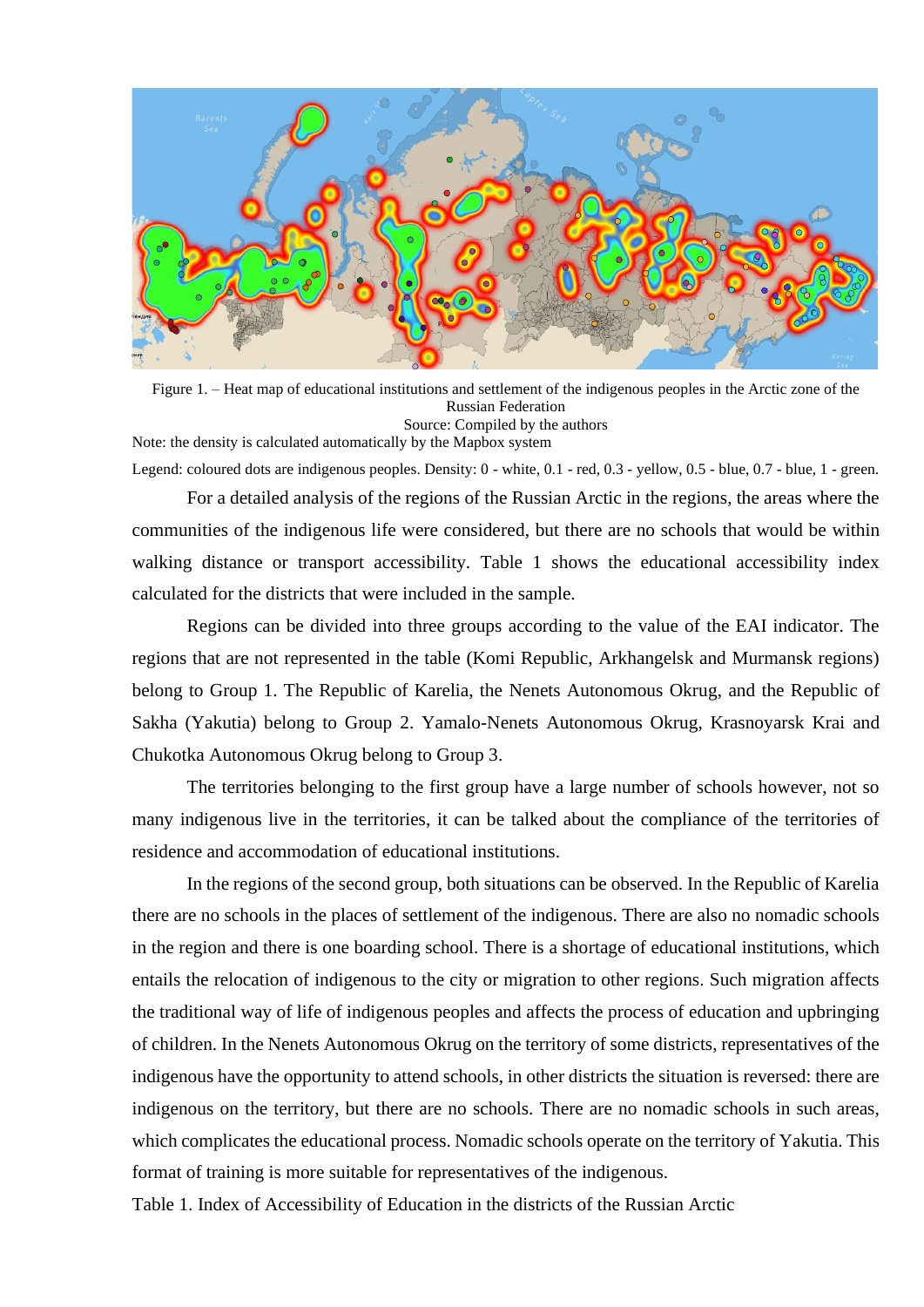| <b>Region</b>                     | <b>District</b>                          | Population<br>(people) | The<br>standard of<br>places in<br>schools<br>(units) | The number of<br>actual places in<br>schools (units) | EAI  |
|-----------------------------------|------------------------------------------|------------------------|-------------------------------------------------------|------------------------------------------------------|------|
| Yamalo-                           | Nadymsky district                        | 64572                  | 110                                                   | 8757                                                 | 0,81 |
| <b>Nenets</b><br>Autonomous       | Yamal district                           | 16990                  | 110                                                   | 3426                                                 | 0,55 |
|                                   | Purovsky district                        | 51686                  | 110                                                   | 7192                                                 | 0,79 |
| Okrug                             | Krasnoselkupsky district                 | 5752                   | 110                                                   | 992                                                  | 0,64 |
| Krasnoyarsk<br>Krai               | <b>Taimyr Dolgano-Nenets</b><br>district | 31627                  | 103                                                   | 4980                                                 | 0,65 |
|                                   | Turukhansky district                     | 15500                  | 103                                                   | 2137                                                 | 0,75 |
| Republic of<br>Sakha<br>(Yakutia) | Yuryung-Hain National<br><b>Nasleg</b>   | 1147                   | 167                                                   | 222                                                  | 0,86 |
|                                   | Olerinsky nasleg                         | 709                    | 167                                                   | 132                                                  | 0,9  |
|                                   | Khalarchinsky nasleg                     | 798                    | 167                                                   | 116                                                  | 1,15 |
|                                   | Tabalakhsky nasleg                       | 984                    | 167                                                   | 164                                                  |      |
| Chukotka<br>Autonomous<br>Okrug   | Anadyrsky district                       | 8381                   | 98                                                    | 1216                                                 | 0,68 |
|                                   | Bilibinsky district                      | 7366                   | 98                                                    | 1132                                                 | 0,64 |
| Republic of<br>Karelia            | Segezha district                         | 34761                  | 102                                                   | 3921                                                 | 0,9  |

Compiled by the authors

Note: the value of the Index of Accessibility of Education

$$
-\text{high (1 and at} -\text{average (from)}
$$

- $pove$ ):
- $(0.7 \text{ to } 1)$ :
- $-$  low  $(0.7 \text{ and below})$

In the third group of regions, inconsistencies between the location of schools and the areas of residence of the indigenous are pronounced. The problem requires a comprehensive solution because, in addition to the minimum number of institutions in the region, there are difficulties with transport and staffing.

Imperfections in the spatial placement of educational institutions are more or less observed in all the regions of the Russian Federation considered, it is necessary to use available resources to solve these problems. Such resources in the territory of the Russian Arctic can be investments, the interest of private business and government support. Nomadic schools are possible solutions to the shortage of educational institutions. The advantages of such a school are its convenient geographical location: regardless of the places of nomadism, children will always be able to receive an education without interruptions in search of a new place of study and time for adaptation, the quality of education does not suffer at the same time. The main directions of solving the existing problems may be the following recommendations: